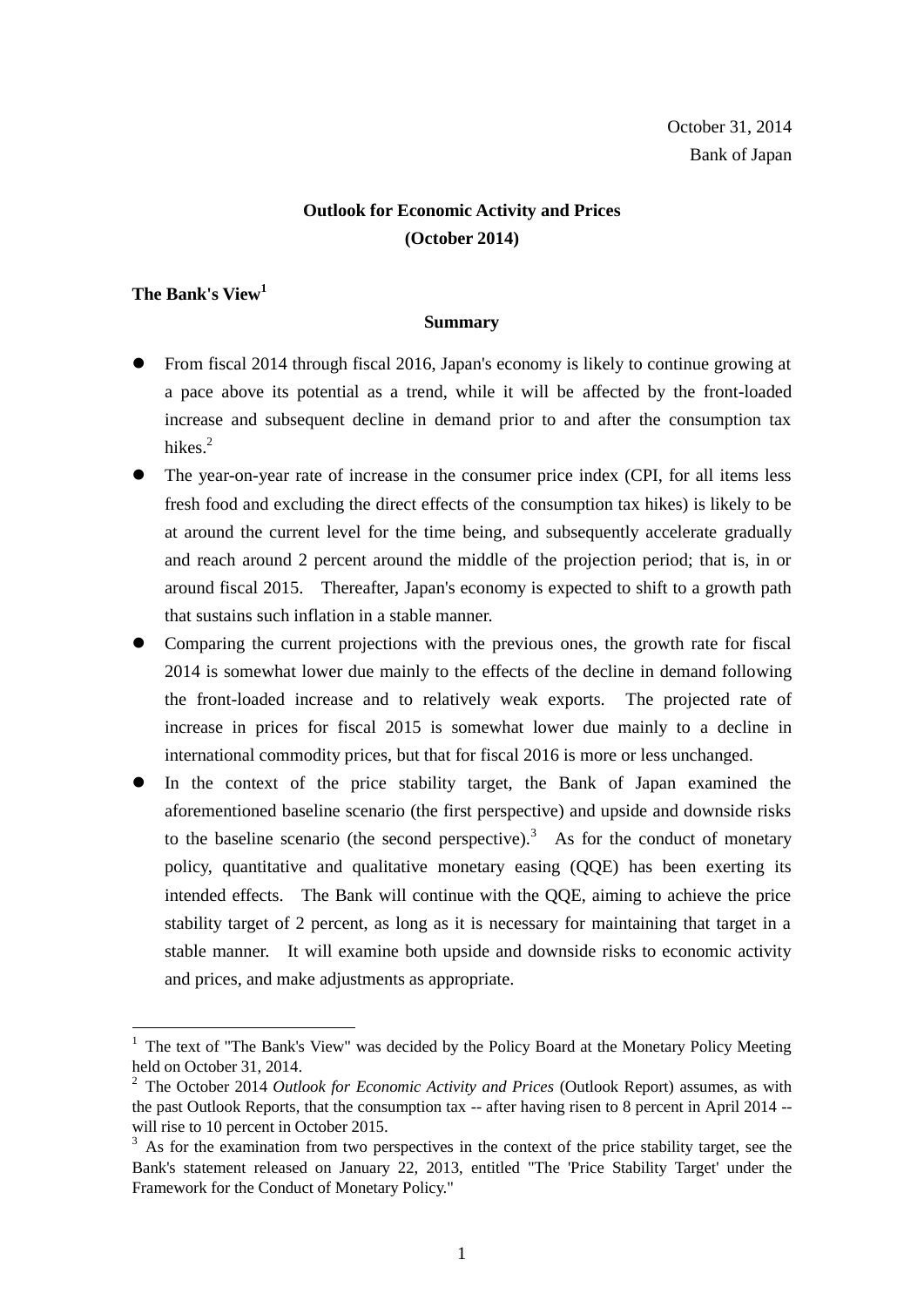### **I. Baseline Scenario of the Outlook for Economic Activity and Prices in Japan**

### **A. Outlook for Economic Activity**

Japan's economy has continued to recover moderately as a trend, although some weakness, particularly on the production side, has been observed due mainly to the effects of the decline in demand following the front-loaded increase prior to the consumption tax hike. The growth rate in the April-June quarter of 2014 was substantially negative, reflecting in part the large effects of the decline in demand, mainly in durable goods such as automobiles, and somewhat weak developments in exports. In addition, the effects of irregular weather during this past summer have also exerted temporary downward pressure on private consumption. However, excluding the fluctuations in the front-loaded increase and subsequent decline in demand prior to and after the consumption tax hike, Japan's economy has continued to grow at a pace above its potential.<sup>4</sup> Moreover, since the current economic recovery is led by domestic demand, which tends to have large stimulative effects on employment, an increase in employment and a tightening in labor market conditions have been developing steadily.

Looking ahead, as domestic demand is likely to maintain firmness, exports are expected to head for a moderate increase, and a virtuous cycle from income to spending is likely to be maintained in both the household and corporate sectors. Therefore, the economy is likely to continue growing at a pace above its potential as a trend, while it will be affected by a front-loaded increase and subsequent decline in demand prior to and after the consumption tax hikes.

The above projection assumes the following underlying developments.

<sup>&</sup>lt;sup>4</sup> Japan's potential growth rate -- under a certain methodology -- is estimated to be "around 0.5 percent or lower" recently, and is expected to rise gradually toward the end of the projection period. However, it should be noted that estimates of the potential growth rate are subject to a considerable margin of error as they rely on the specific methodology employed and could change as more data for the relevant period become available.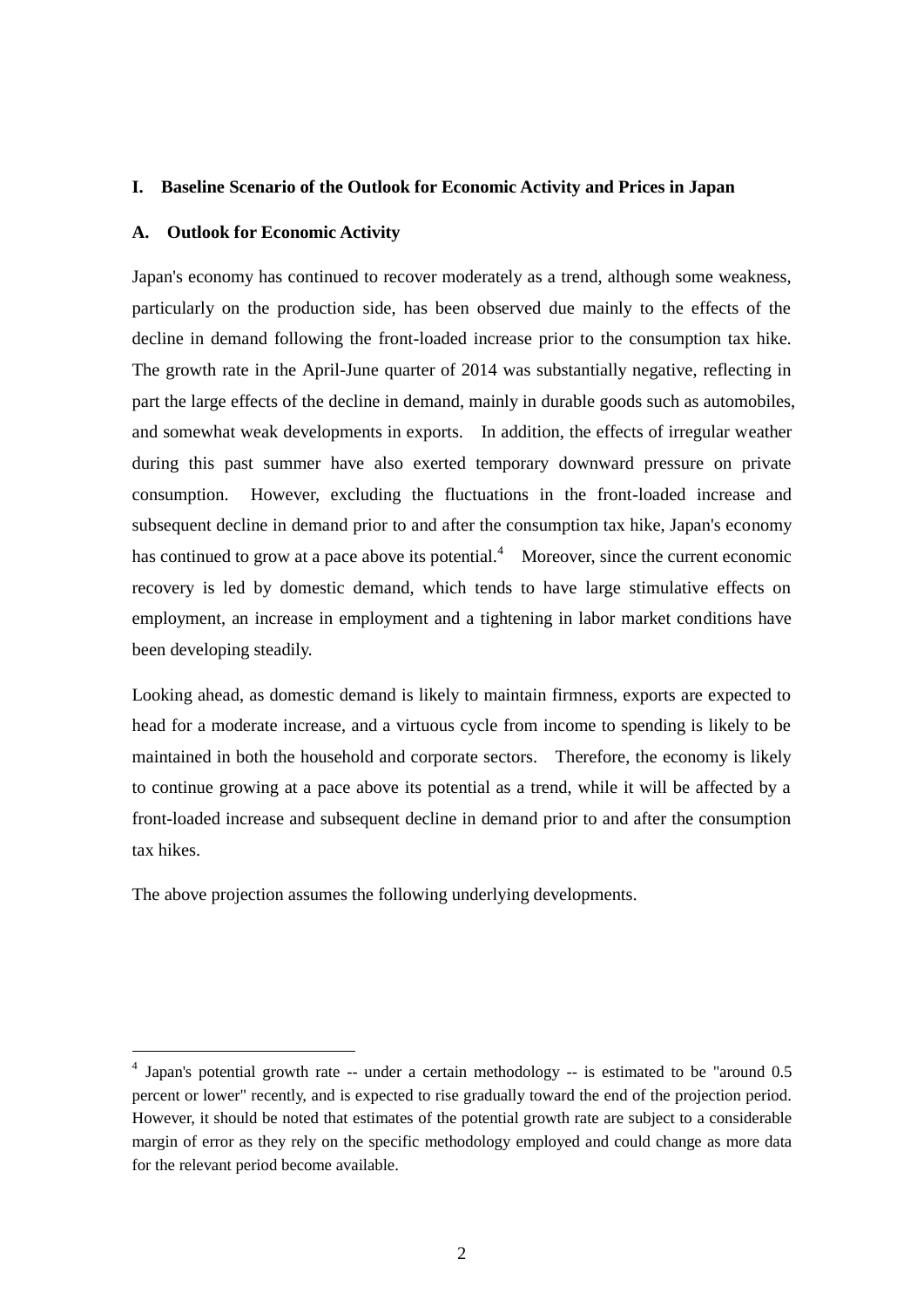First, as the Bank of Japan steadily pursues the QQE expanded on October 31, 2014,<sup>5</sup> financial conditions are likely to become more accommodative.<sup>6</sup> Namely, under the QQE, upward pressure on nominal long-term interest rates has been contained while inflation expectations have been rising on the whole, and thus real interest rates have been declining. The amount outstanding of bank lending has been increasing moderately. Stimulative effects of such accommodative financial conditions on private demand are likely to strengthen as economic activity improves.

Second, overseas economies are expected to moderately increase their growth rates as advanced economies continue to see firm recovery and its positive effects gradually spread to emerging economies. Looking at major countries and regions, the U.S. economy is expected to gradually accelerate its pace of growth supported by a virtuous cycle originating from household spending. The European economy is expected to maintain its moderate recovery, supported mainly by the resilience in private consumption and an increase in exports, although the adjustment pressure associated with the debt problem remains and a downtrend in the inflation rate has been observed. The Chinese economy is likely to continue to see generally stable growth, albeit at a slightly slower pace, as authorities carry out policy measures to support economic activity while progressing with structural reforms. Other emerging and commodity-exporting economies are expected to moderately increase their growth rates as positive effects of recovery in advanced economies spread and domestic demand picks up, reflecting accommodative financial conditions, although there are differences across countries and regions.

<sup>&</sup>lt;sup>5</sup> See the Bank's statement released on October 31, 2014, entitled "Expansion of the Quantitative and Qualitative Monetary Easing."

<sup>&</sup>lt;sup>6</sup> Individual Policy Board members make their forecasts assuming the effects of past policy decisions, including the measures decided on October 31, 2014, and with reference to views incorporated in financial markets regarding future policy. Specifically, markets have factored in that short-term interest rates will continue to be effectively 0 percent throughout the projection period. While markets have been forecasting that long-term interest rates will hover at low levels throughout the projection period, this reflects market participants' forecasts for prices, which are lower than those presented in the Outlook Report. Each Policy Board member assumes the future path of long-term interest rates based on such market views, taking into account the difference in the forecasts for prices.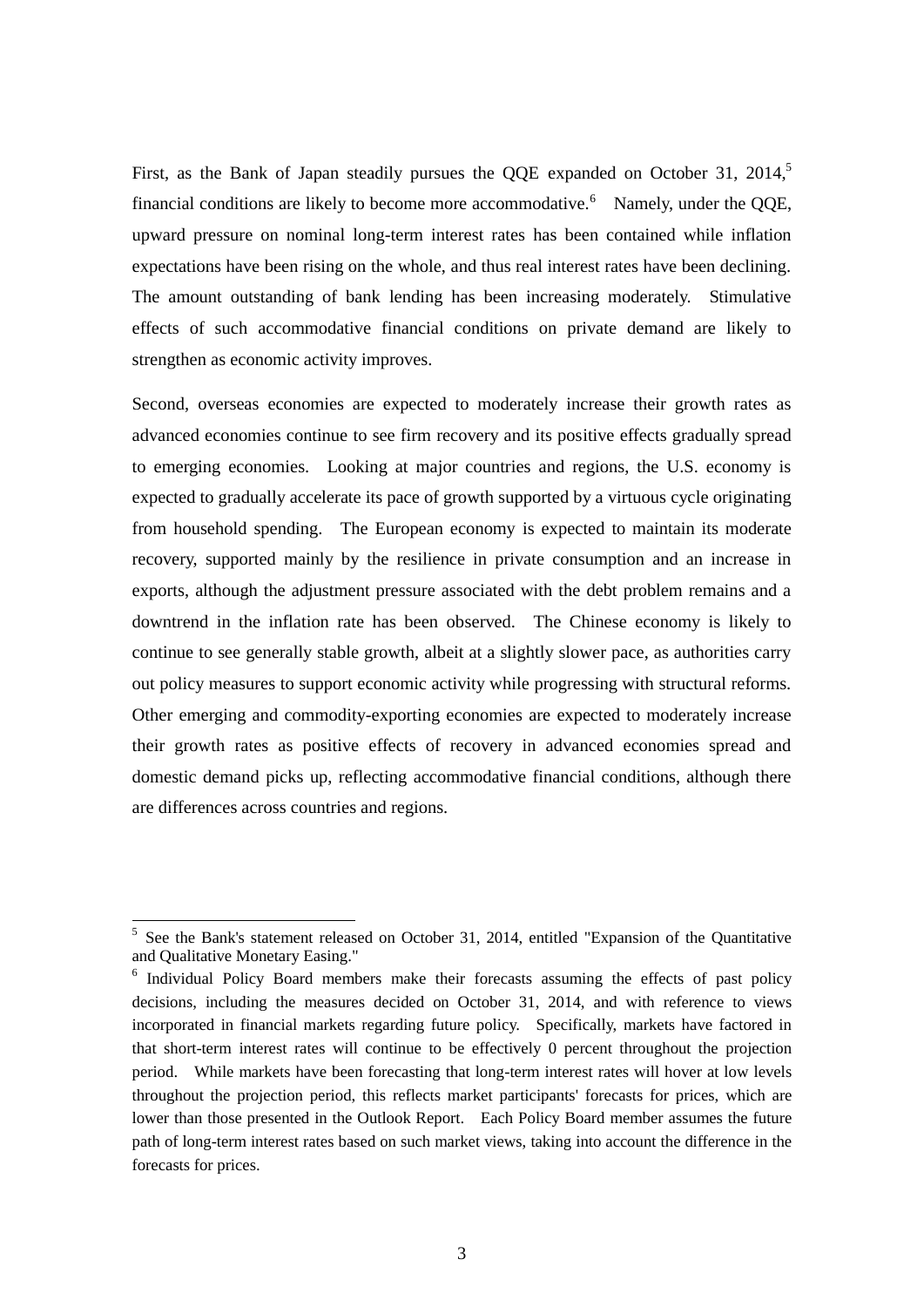Third, public investment has been hovering at a high level, reflecting a boost from economic stimulus, but is expected to turn to a moderate downtrend in the second half of fiscal 2014.

Fourth, firms' and households' medium- to long-term growth expectations and potential growth rates are expected to rise moderately against the backdrop of progress in the government's growth strategy, including regulatory and institutional reforms, an increase in labor participation by women and the elderly under such strategy, and firms' initiatives toward improving productivity and their tapping of potential domestic and external demand.

Given these assumptions, to elaborate on economic activity during the projection period, in the second half of fiscal 2014, as for private consumption, the effects of the decline in demand following the front-loaded increase prior to the consumption tax hike are likely to remain for the time being but are expected to wane gradually, and it is expected to remain resilient with the employment and income situation continuing to improve steadily.<sup>7</sup> With an improvement in corporate profits and effects of monetary easing continuing to provide a boost, business fixed investment is projected to increase steadily. This increase also reflects a rise in the need for investment, such as (1) renewal investment to replace capital stock that has become outdated as a result of restrained investment for many years; (2) investment in labor-saving machinery and equipment, reflecting the tightening in labor market conditions; and (3) investment to reestablish the domestic bases of business, partly in response to developments in foreign exchange rates. Meanwhile, exports are expected to head for a moderate increase as overseas economies recover, and partly because of foreign exchange rate developments. In this situation, industrial production is expected to resume its moderate increase with the progress in inventory adjustments.

 $\frac{7}{7}$  Taking into account the magnitude of the front-loaded increase in demand prior to the consumption tax hike in April 2014 and possible effects of the tax hike through a decline in real income, the effects of the two rounds of consumption tax hikes on the economic growth rate for each fiscal year are quantitatively estimated as follows: an increase of around 0.4 percentage point for fiscal 2013, a decrease of around 0.9 percentage point for fiscal 2014, an increase of around 0.2 percentage point for fiscal 2015, and about 0 percentage point for fiscal 2016. However, it should be noted that these estimates are subject to considerable uncertainty given that they depend partly on income conditions and price developments at each point in time, and therefore are subject to a considerable margin of error.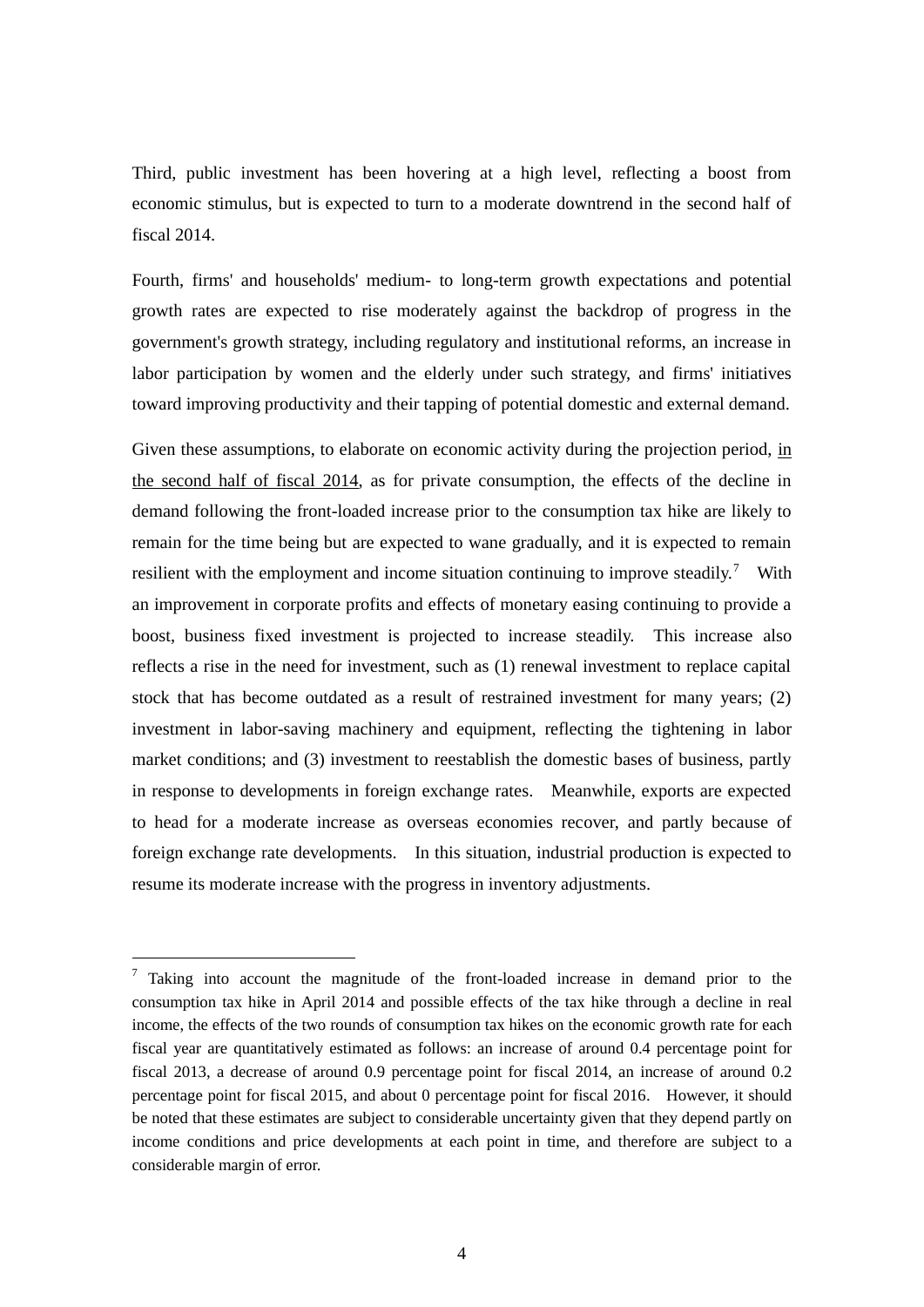As for fiscal 2015 through fiscal 2016, a virtuous cycle of economic activity will be maintained -- supported by (1) a firm increase in domestic private demand, reflecting accommodative financial conditions and heightened growth expectations, as well as (2) an increase in exports due to growing overseas economies -- and the economy is expected to continue growing at a pace above its potential, while fluctuations in demand stemming from the scheduled second consumption tax hike are anticipated.

Comparing the current projections for growth rates up through fiscal 2016 with those in the July 2014 interim assessment, while the growth rate for fiscal 2014 is somewhat lower due mainly to the effects of the decline in demand following the front-loaded increase and relatively weak exports, those for fiscal 2015 and fiscal 2016 are more or less unchanged.

## **B. Outlook for Prices**

-

The year-on-year rate of increase in the CPI (for all items less fresh food, and the same hereafter) has been around  $1\frac{1}{4}$  percent recently.

Examining major factors that determine inflation rates into the future, first, the aggregate supply and demand balance (the output gap), which shows the utilization of labor and capital, has steadily continued its improving trend, mainly on the labor front, as firm domestic demand -- which tends to have large stimulative effects on employment -- has led to an increase in employment despite being affected by the front-loaded increase and subsequent decline in demand prior to and after the consumption tax hike. $8$  Specifically, the tightening trend in labor market conditions is steadily becoming more apparent, with the unemployment rate hovering around the structural unemployment rate, which is deemed to be around 3.5 percent, and the broadly-defined unemployment rates -- counting as unemployed, for example, those people who currently are not looking for work but indicate

 $8$  There are two approaches to estimating the output gap: (1) estimate potential GDP and then measure its difference with actual GDP; and (2) directly measure the utilization of production factors (labor and capital). As the output gap in the Outlook Report has been estimated based on the latter approach, changes in the GDP growth rate do not have a one-to-one relationship with the expansion/narrowing of the output gap. It should be noted that estimates of the output gap could differ depending on the specific methodology employed and data used, and therefore they are subject to a considerable margin of error.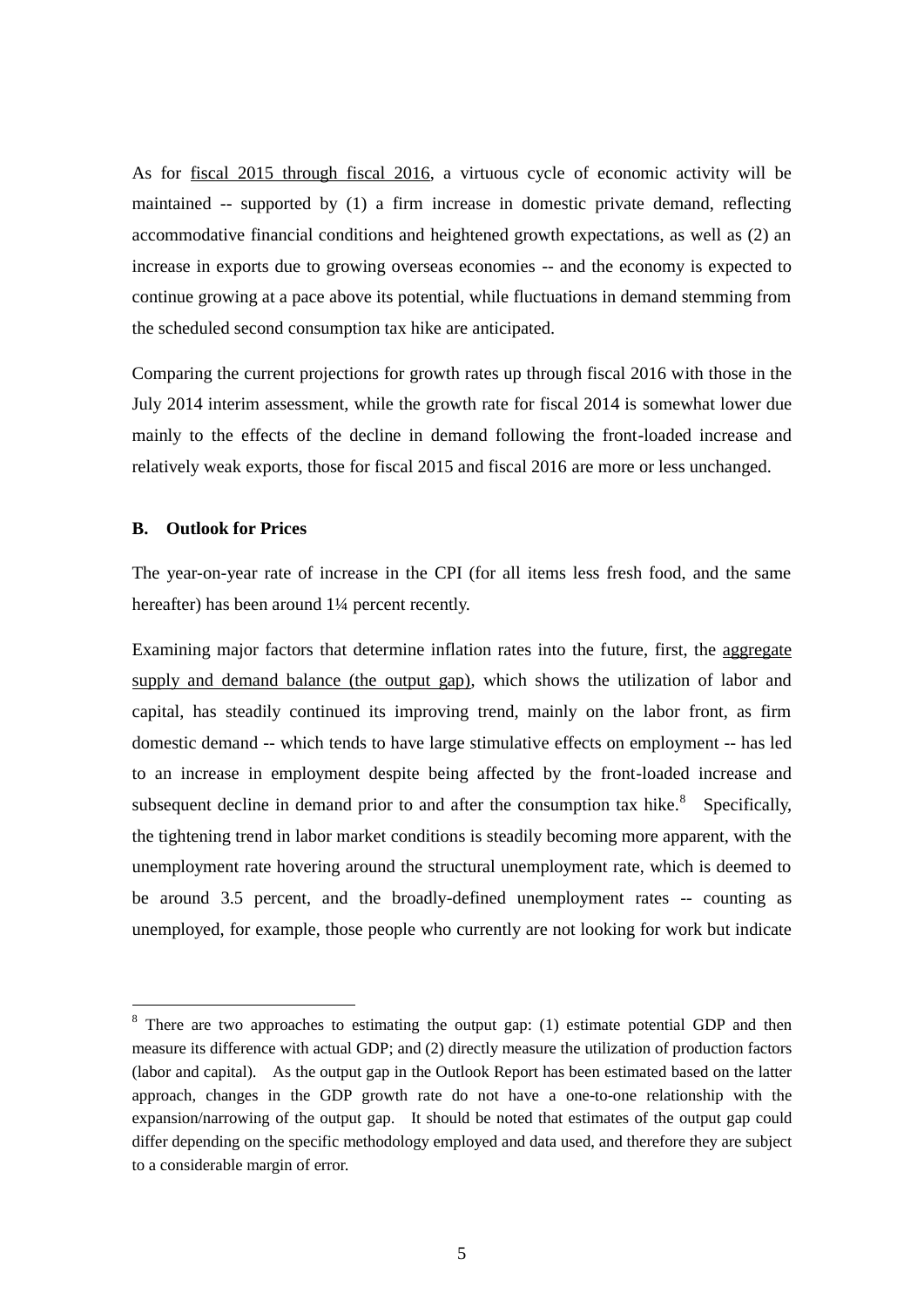their willingness to work -- continuing to be on a declining trend.<sup>9</sup> Firms seem to be regarding the decline in demand following the front-loaded increase as temporary, and are maintaining their positive hiring stance. In this situation, wages have continued to improve, as seen in the fact that scheduled cash earnings turned to a clear increase. Moreover, more firms have faced a capital shortage, mainly in nonmanufacturing. Therefore, a trend in which the output gap will be positive (in excess demand) is likely to take root in the second half of fiscal 2014, and thereafter the gap is expected to move further into excess demand territory. In this situation, upward pressure on wages and prices due to the tightening of supply and demand conditions is likely to steadily increase.

Second, medium- to long-term inflation expectations appear to be rising on the whole from a somewhat longer-term perspective. Such developments in inflation expectations seem to have been influencing actual wage and price settings. For example, a rise in the inflation rate, in addition to corporate performance, has been taken into account in the annual labor-management wage negotiations, and rises in base pay were revived at many firms for the first time in many years. Among firms, a shift in firms' price-setting strategy has been seen, from a low-price strategy to one of raising sales prices while increasing value added. Looking ahead, as the Bank pursues the QQE and the observed inflation rate rises, mediumto long-term inflation expectations are also likely to follow an increasing trend and gradually converge to around 2 percent -- the price stability target.

Third, as for import prices, while recent developments in foreign exchange rates will exert upward pressure on consumer prices, a decline in international commodity prices, including crude oil prices, will exert downward pressure on consumer prices for the time being.

<sup>&</sup>lt;sup>9</sup> In the labor market, there is always a mismatch to some extent between job openings and job applicants, and thus there is a certain number of unemployed even when the economy is booming. Given that there is such unemployment due to the mismatch, the unemployment rate that corresponds to a state in which excess labor force has disappeared is called the *structural unemployment rate*. However, it should be noted that the estimated structural unemployment rate tends to change over time. Moreover, the broadly-defined unemployment rates are calculated by counting as unemployed those people who are defined as being not in the labor force because they have stopped looking for work but are potentially willing to work, and those who are currently employed part time but want and are available to work longer than they do at present.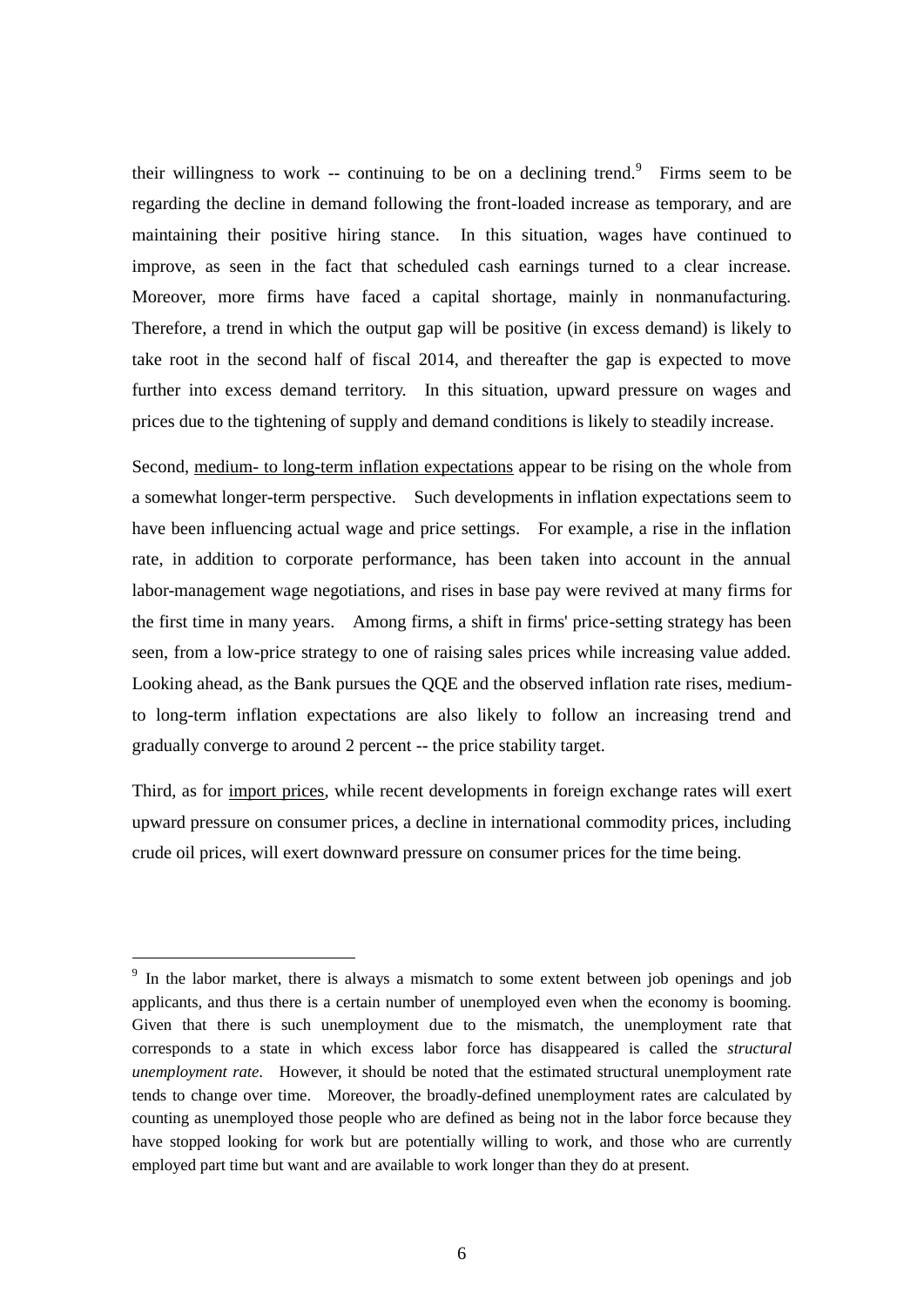Based on the above, the outlook for the year-on-year rate of increase in the CPI (excluding the direct effects of the consumption tax hikes) is as follows.<sup>10</sup> It is likely to be at around the current level for the time being, and subsequently accelerate gradually and reach around 2 percent -- the price stability target -- around the middle of the projection period; that is, in or around fiscal 2015. Thereafter, the year-on-year rate of increase in the CPI is likely to edge up as medium- to long-term inflation expectations will converge to around 2 percent and the output gap is expected to continue expanding in positive territory. Comparing the current projections up through fiscal 2016 with those in the July 2014 interim assessment, the projected rate of increase in the CPI for fiscal 2015 is somewhat lower due mainly to the decline in international commodity prices, but that for fiscal 2016 is more or less unchanged.

#### **II. Upside and Downside Risks**

## **A. Risks to Economic Activity**

-

The following are upside and downside risks to the Bank's aforementioned baseline scenario regarding the economy. First, there is uncertainty regarding developments in exports. The continuing lack of momentum in exports has been due to the sluggishness in overseas economies, particularly emerging economies, and to weakness in investment activity globally. In addition, exports have been affected by structural factors such as an increase in Japanese manufacturers' shifting of production sites to overseas. Risks to future developments in overseas economies include the pace of recovery in the U.S. economy and its effects on the global financial markets, the prospects regarding the debt problem and the risk of low inflation rates being protracted in Europe, the progress in structural adjustments in emerging economies, and geopolitical risks. As for Japanese firms' production share at home and abroad going forward, there is high uncertainty associated with the effects of foreign exchange rates and the pace of shifting production sites overseas. However, it should be noted that, although firms' expansion of overseas

<sup>&</sup>lt;sup>10</sup> The effects of the two rounds of consumption tax hikes on prices can be mechanically estimated by assuming that the rise in the consumption taxes will be fully passed on for all currently taxable items. On this basis, the year-on-year rate of increase in the CPI will be pushed up by 2.0 percentage points in fiscal 2014 and 1.3 percentage points in the second half of fiscal 2015 and the first half of fiscal 2016.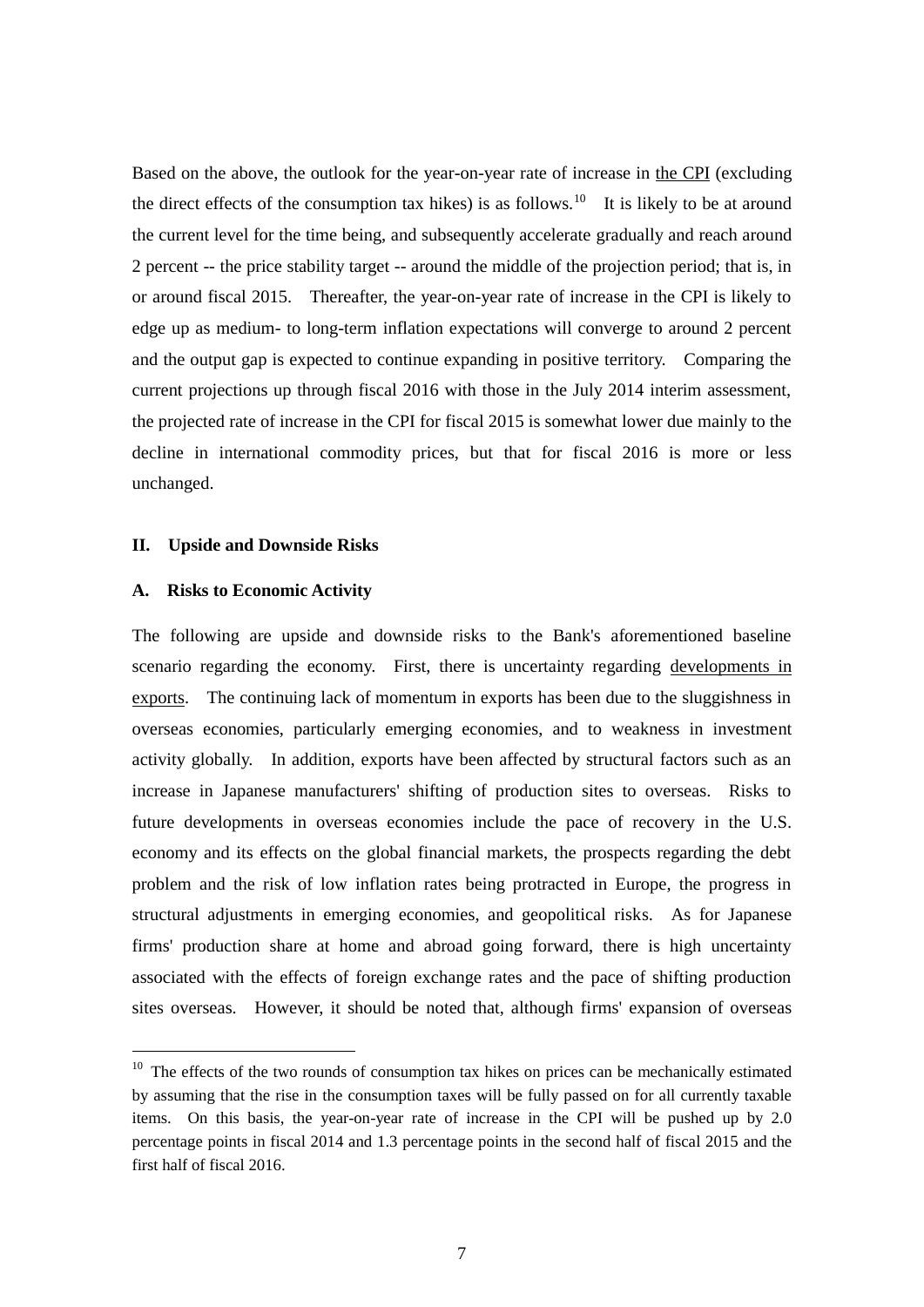production could contribute to restraining exports, it could have positive effects on the economy through increasing dividends from subsidiary companies, thereby pushing up corporate profits.

The second risk is the effects of the consumption tax hikes. The effects of the decline in demand following the first round of consumption tax hikes in April 2014 and of the decline in real income remain, and they warrant continued examination. How the scheduled second round of consumption tax hikes in October 2015 will affect the economy may differ depending on consumer sentiment, the employment and income situation, and developments in prices at that time.

Third, firms' and households' medium- to long-term growth expectations may be either raised or lowered depending on future developments in regulatory and institutional reforms, innovation in the corporate sector, and the employment and income situation surrounding the household sector.

Fourth, in the event that confidence in fiscal sustainability in the medium to long term declines, the economy may deviate downward from the baseline scenario through increases in people's concerns regarding the future and rises in long-term interest rates that are unwarranted by economic fundamental conditions. On the other hand, there is also a possibility that the economy will deviate upward from the baseline scenario if confidence in the path toward fiscal consolidation strengthens and people's concerns regarding the future are alleviated.

## **B. Risks to Prices**

In case the aforementioned upside and downside risks to the economy materialize, it is likely that prices will also be affected to a certain degree. Other factors that could exert upside and downside risks to prices are as follows. The first concerns developments in firms' and households' medium- to long-term inflation expectations. The baseline scenario assumes that, amid a rise in observed price and wage inflation, people's inflation expectations will rise further. However, the pace at which they will rise is subject to uncertainty over developments in observed prices and to what extent they will affect inflation expectations. On this point, how developments in prices in the past fiscal year and the outlook for prices will be taken into consideration in the wage negotiations between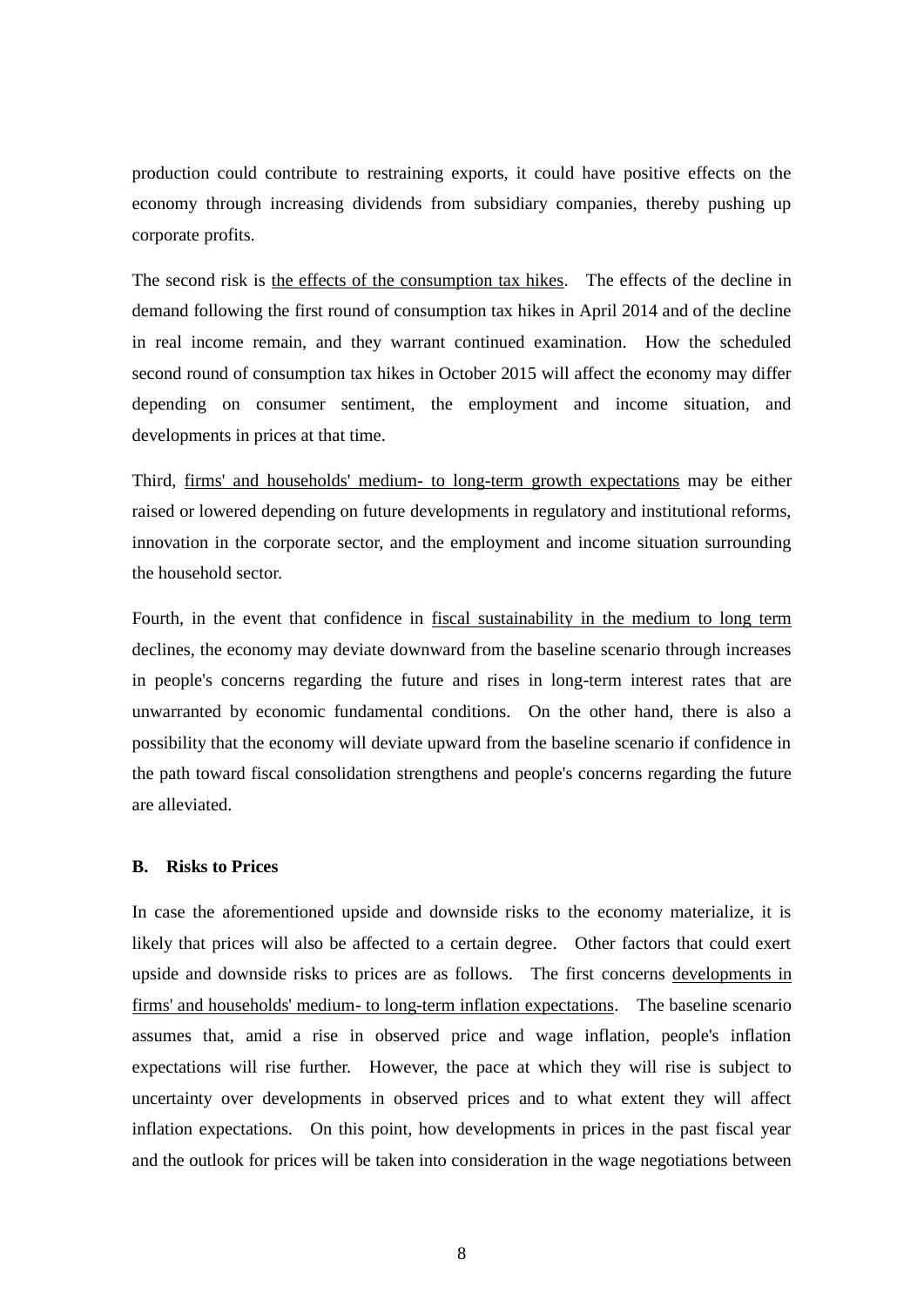management and labor toward the next fiscal year is of importance. Recently, somewhat weak developments in demand following the consumption tax hike and a substantial decline in crude oil prices have been exerting downward pressure on prices. If such downward pressure on prices remains, there is a risk that an improvement in inflation expectations might be delayed.

The second concerns developments in the output gap, particularly in labor market conditions. The baseline scenario assumes that, on the labor supply side, the recent increase in labor participation by the elderly and women and recent movements in firms to convert part-time employees into regular ones will continue to some extent, but uncertainty is associated with this assumption. In particular, given that the broadly-defined unemployment rates have been at low levels in addition to the standard unemployment rate, the degree of labor shortage may rise further.

The third regards the responsiveness of inflation to the output gap. Attention needs to be paid to what extent firms will raise prices and wages as the output gap tightens. On this point, there is high uncertainty as to how developments in consumption after the tax hike will affect firms' price-setting behavior.

Fourth, developments in import prices, reflecting fluctuations in international commodity prices and foreign exchange rates, as well as the extent to which such developments will spread to domestic prices, may lead prices to deviate either upward or downward from the baseline scenario.

## **III. Conduct of Monetary Policy**

In the context of the price stability target, the Bank assesses the aforementioned economic and price situation from two perspectives and then outlines its thinking on the future conduct of monetary policy.

The first perspective concerns an examination of the baseline scenario for the outlook. Japan's economy is judged as likely to achieve around 2 percent inflation around the middle of the projection period -- that is, in or around fiscal 2015 -- and thereafter gradually shift to a growth path that sustains such inflation in a stable manner.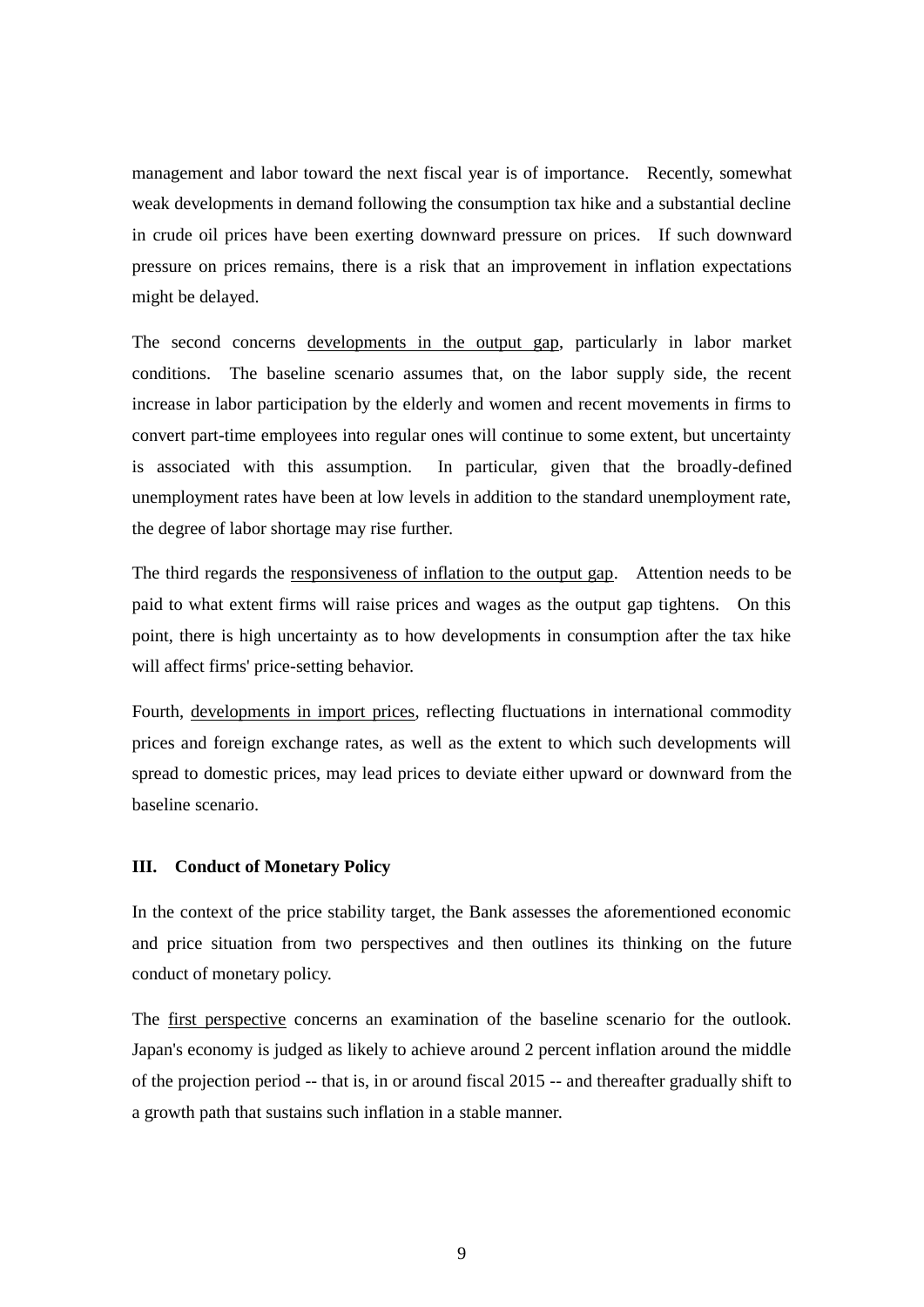The second perspective involves an examination of the risks considered most relevant to the conduct of monetary policy. With regard to the baseline scenario for economic activity, upside and downside risks can be assessed as being balanced, although uncertainty remains high, including that regarding developments in exports and the effects of the consumption tax hikes. With regard to the baseline scenario for prices, there is considerable uncertainty, mainly in developments in medium- to long-term inflation expectations, and there are substantial downside risks. Examining financial imbalances from a longer-term perspective, there is no sign at this point of excessively bullish expectations in asset markets or in the activities of financial institutions.<sup>11</sup> Nevertheless, in a situation where the amount outstanding of government debt has shown a cumulative increase, due attention needs to be paid to the fact that financial institutions' holdings of government bonds have remained at an elevated level, although they have been on a gradual declining trend.

As for the conduct of monetary policy, the QQE has been exerting its intended effects. The Bank will continue with the QQE, aiming to achieve the price stability target of 2 percent, as long as it is necessary for maintaining that target in a stable manner. It will examine both upside and downside risks to economic activity and prices, and make adjustments as appropriate.

<sup>11</sup> For more details, see the October 2014 issue of the Bank's *Financial System Report*.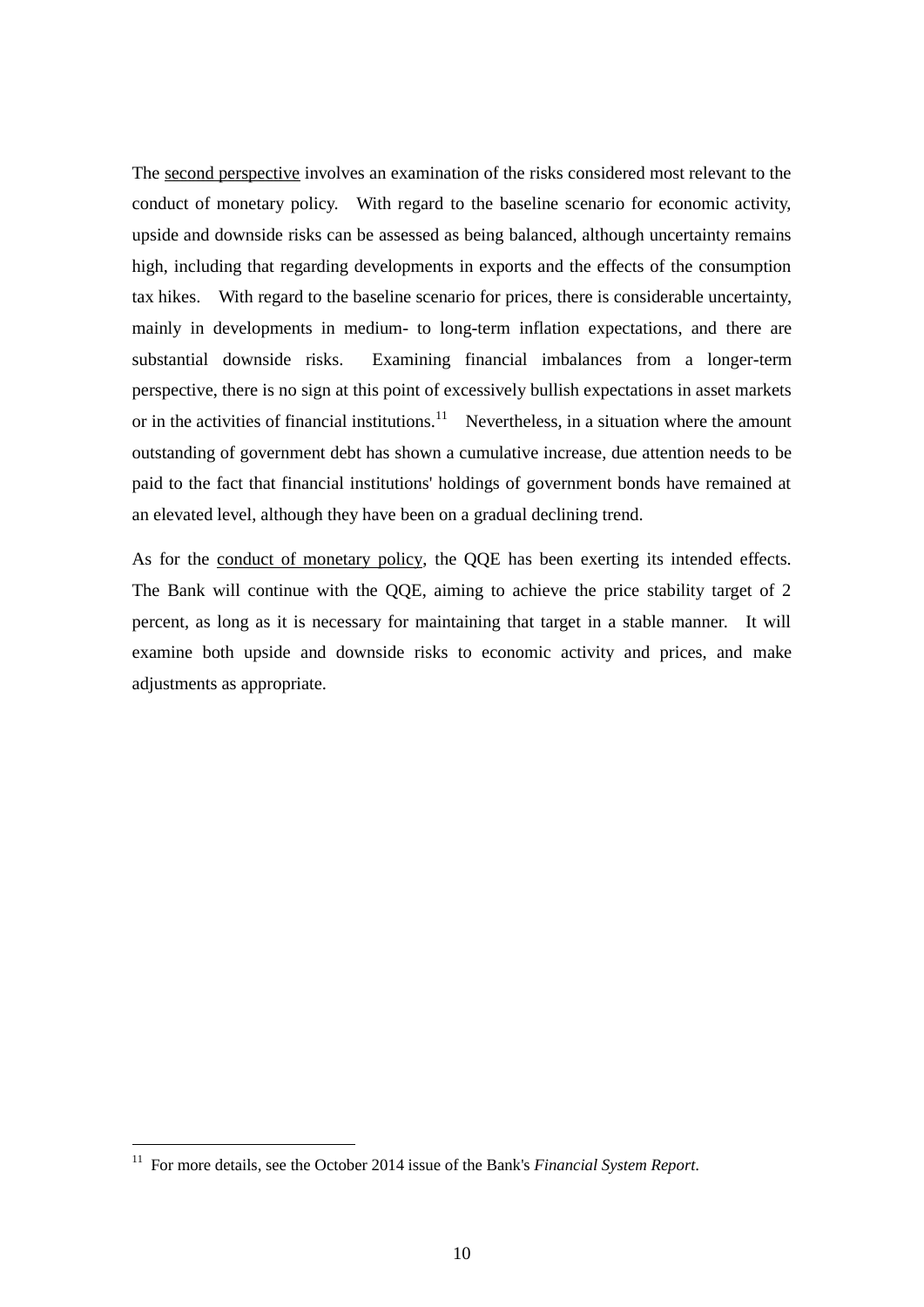## (Appendix)

**Forecasts of the Majority of Policy Board Members**

|                             |                  |                                    | $y/y$ % chg.                                             |
|-----------------------------|------------------|------------------------------------|----------------------------------------------------------|
|                             | <b>Real GDP</b>  | CPI (all items less<br>fresh food) | Excluding the effects<br>of the consumption<br>tax hikes |
| Fiscal 2014                 | $+0.2$ to $+0.7$ | $+3.1$ to $+3.4$                   | $+1.1$ to $+1.4$                                         |
|                             | $[-0.5]$         | $[-3.2]$                           | $[+1.2]$                                                 |
| Forecasts made in July 2014 | $+0.6$ to $+1.3$ | $+3.2$ to $+3.5$                   | $+1.2$ to $+1.5$                                         |
|                             | $[+1.0]$         | $[+3.3]$                           | $[+1.3]$                                                 |
| Fiscal 2015                 | $+1.2$ to $+1.7$ | $+1.8$ to $+2.6$                   | $+1.1$ to $+1.9$                                         |
|                             | $[+1.5]$         | $[-2.4]$                           | $[-1.7]$                                                 |
| Forecasts made in July 2014 | $+1.2$ to $+1.6$ | $+1.9$ to $+2.8$                   | $+1.2$ to $+2.1$                                         |
|                             | $[+1.5]$         | $[+2.6]$                           | $[-1.9]$                                                 |
| Fiscal 2016                 | $+1.0$ to $+1.4$ | $+1.9$ to $+3.0$                   | $+1.2$ to $+2.3$                                         |
|                             | $[-1.2]$         | $[-2.8]$                           | $[-2.1]$                                                 |
| Forecasts made in July 2014 | $+1.0$ to $+1.5$ | $+2.0$ to $+3.0$                   | $+1.3$ to $+2.3$                                         |
|                             | $[-1.3]$         | $[-2.8]$                           | $[-2.1]$                                                 |

Notes: 1. Figures in brackets indicate the median of the Policy Board members' forecasts (point estimates).

- 2. The forecasts of the majority of the Policy Board members are constructed as follows: each Policy Board member's forecast takes the form of a point estimate -- namely, the figure to which he or she attaches the highest probability of realization. These forecasts are then shown as a range, with the highest figure and the lowest figure excluded. The range does not indicate the forecast errors.
- 3. Individual Policy Board members make their forecasts assuming the effects of past policy decisions, including the measures decided on October 31, 2014, and with reference to views incorporated in financial markets regarding future policy.
- 4. The consumption tax hike in April 2014 -- to 8 percent -- and the one scheduled for October 2015 -- to 10 percent are incorporated in the forecasts. In terms of the outlook for the CPI, individual Policy Board members make their forecasts based on figures excluding the direct effects of the consumption tax hikes.
- 5. The forecasts for the CPI that incorporate the direct effects of the consumption tax hikes are constructed as follows. First, the contribution to prices from each tax hike is mechanically computed on the assumption that the tax increase will be fully passed on for all taxable items. The CPI will be pushed up by 2.0 percentage points for fiscal 2014 and by 0.7 percentage point for fiscal 2015 and fiscal 2016, respectively. Second, these figures are added to the forecasts made by the Policy Board members.
- 6. The ranges shown below include the forecasts of all Policy Board members.

|                             |                  |                                    | $y/y$ % chg.                                             |
|-----------------------------|------------------|------------------------------------|----------------------------------------------------------|
|                             | <b>Real GDP</b>  | CPI (all items less<br>fresh food) | Excluding the effects<br>of the consumption<br>tax hikes |
| Fiscal 2014                 | $+0.1$ to $+1.0$ | $+3.0$ to $+3.4$                   | $+1.0$ to $+1.4$                                         |
| Forecasts made in July 2014 | $+0.5$ to $+1.3$ | $+3.0$ to $+3.7$                   | $+1.0$ to $+1.7$                                         |
| Fiscal 2015                 | $+0.8$ to $+1.8$ | $+1.6$ to $+2.7$                   | $+0.9$ to $+2.0$                                         |
| Forecasts made in July 2014 | $+0.9$ to $+1.7$ | $+1.7$ to $+2.8$                   | $+1.0$ to $+2.1$                                         |
| Fiscal 2016                 | $+0.6$ to $+1.6$ | $+1.6$ to $+3.0$                   | $+0.9$ to $+2.3$                                         |
| Forecasts made in July 2014 | $+0.7$ to $+1.6$ | $+1.6$ to $+3.0$                   | $+0.9$ to $+2.3$                                         |